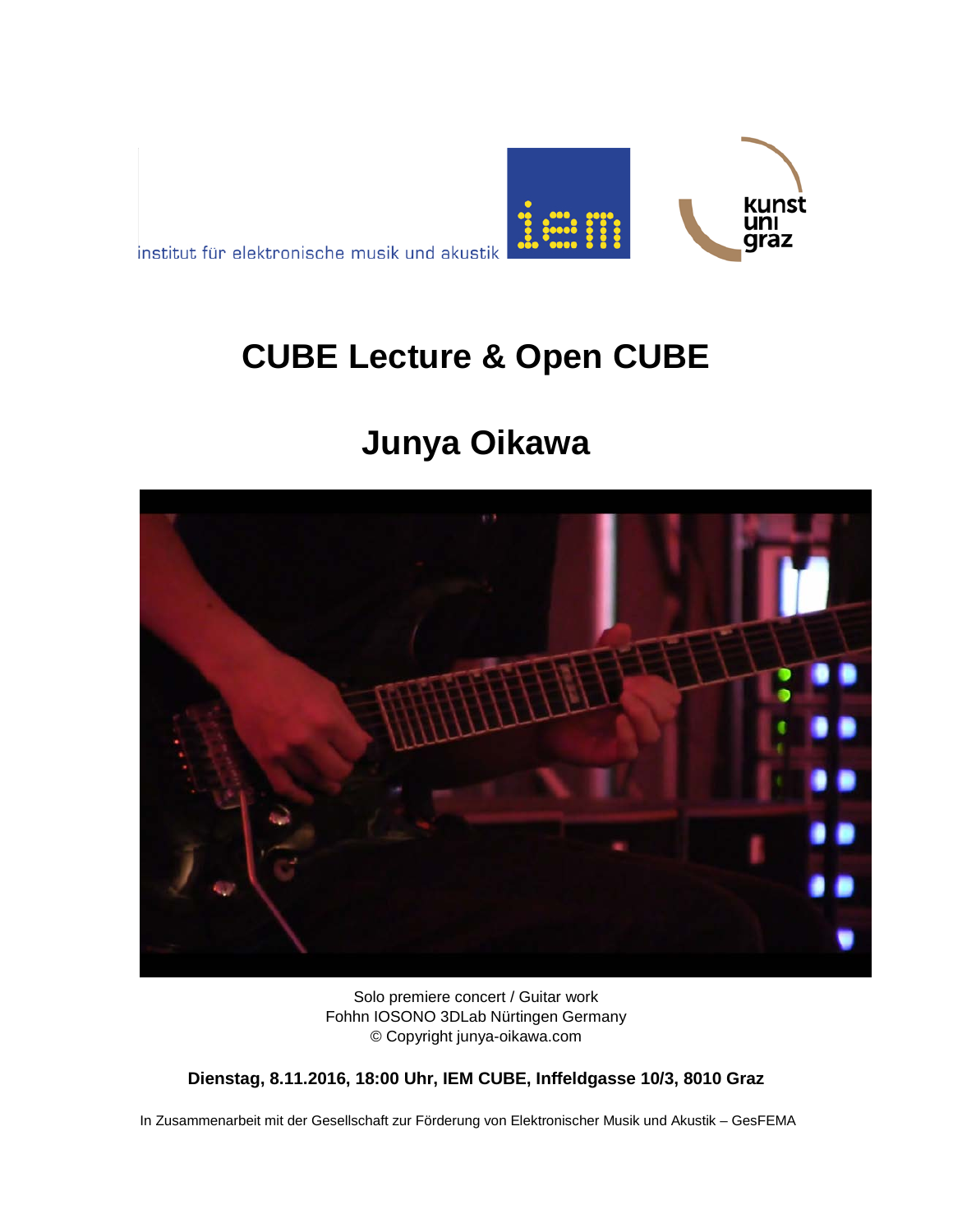### **Junya Oikawa**

#### **Lecture**

Junya Oikawa will introduce Japanese electro acoustic/digital sound artists in Japan since 1940s. He also presents his activities in order to show the tendency of Japanese contemporary sound art.

#### **Concert**

Bell Fantasia - Acoustic scenery of Schwäbisch Gmünd (2012 / 22min)

- 1. Bell Strata 1
- 2. Daily Scenery of the Schwäbisch Gmünd 1
- 3. Tweeting Bells night
- 4. Wind Melody
- 5. Bell Strata 2
- 6. Daily Scenery of the Schwäbisch Gmünd 2

Bell Fantasia is commissioned for the opening ceremony of Festival European Church Music 2012 organized by Schwäbisch Gmünd in Germany with the theme of "Home and Abroad".

Through the field work, Oikawa recorded sounds of bells of 11 churches that surround the town of Schwäbisch Gmünd, voice of choirs and sound scape of the town. Using these sounds that symbolize the place, he produced an acoustic suite with 6 pieces.

Bell Strata work series are the main pieces of this work and he constructed symbols that represent the specific area as the spiritual experience by processing recorded sounds to develop them into the time axis: Daily Scenery is the records of symbolical environmental / daily sounds of the town; Tweeting Bell's Night is the fantasy made of only recorded sounds of bells; Wind Melody is created from the sounds of Japanese traditional instrument (KOTO), and he tried to search for the integration of Eastern and Western sounds from the sounds of Japanese instrument that just sounds like the composition played by harp; Bell Strata 2 marks the culmination of this series, and various layers of harmony and scenery were created by the sounds of the bells and the town. In addition, using roar of waves recorded in his hometown, as well as sounds of Eastern bell made from sounds of Western bell, he has produced the image that prayers deep inside us represented by "bells" and "home" are all sublimed as the digital music expression.

Production support: ZKM (Center for Art and Media Karlsruhe, Germany) First prize: Qwartz Music Awards 9 - Category Experimentation & Research (2013, France).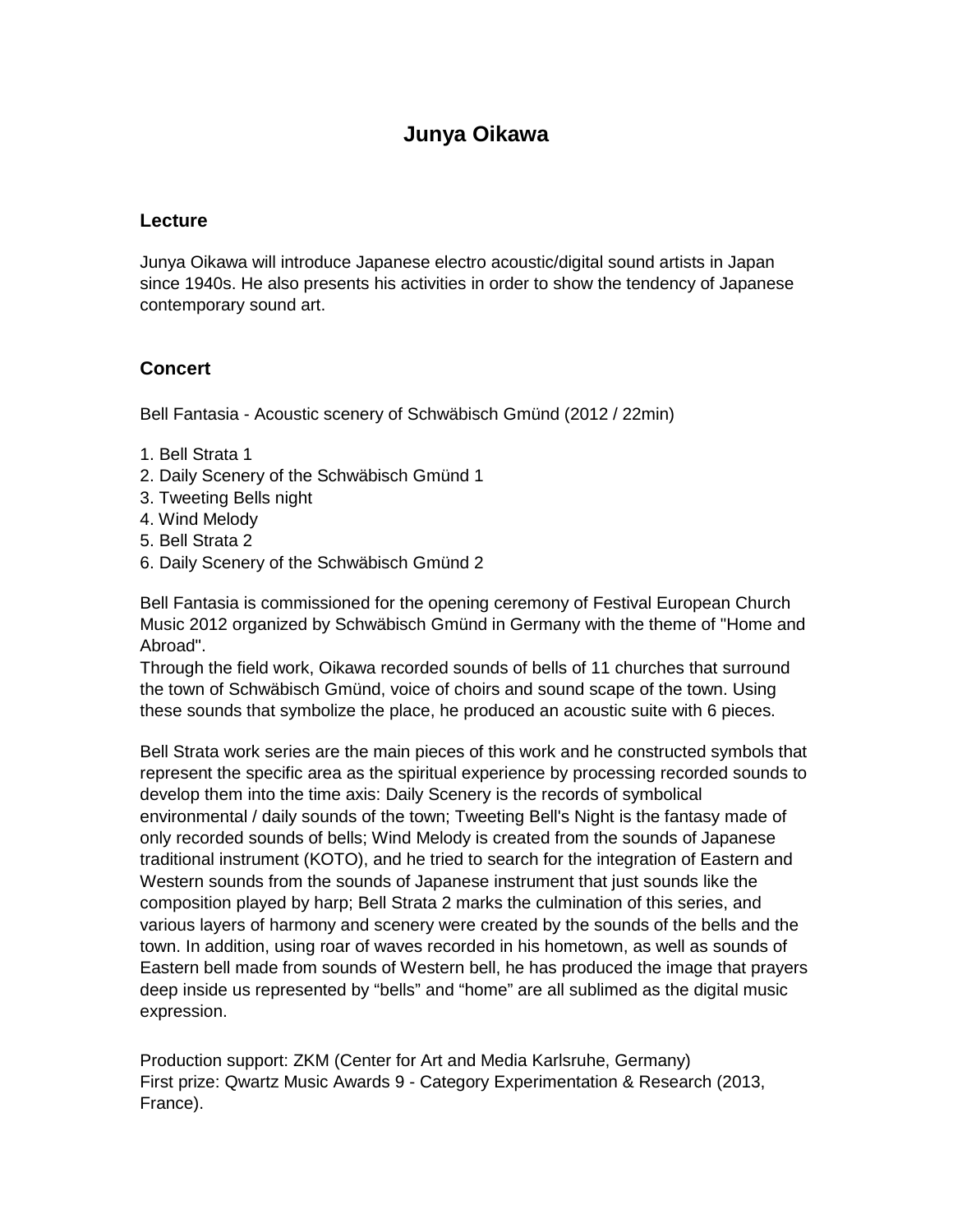#### **Plastic Recollections 6 - Snare drum (2015 / 21min)**

Plastic Recollections series is the sound project Oikawa has started since 2004, to find various "sound world" produced from the noises of a single object, and to structure them organically in the space. He has presented several compositions made with clattering sound of MD, noises of a piano, friction of a cement block, dissolving sound of polystyrene foams and so on.

The work is composed of the sound of a snare drum. Sound texture produced by the attack of this snare drum repeats both static and dynamic transformation instantaneously as if sound cells divided in the space. It is an attempt to redefine the relationship between the fragments of sound and development of the work as an organic structure to create spatial punctuation and paragraph in the form of sound.

Commissioned work for the solo concert at the Fohhn IOSONO 3D Lab organized by Kunststiftung BW in 2015. Production support: ZKM (Center for Art and Media Karlsruhe, Germany) and Fohhn IOSONO 3D lab.

#### **Adagio for el.guitar (2015 / ca. 15min)**

Oikawa started the sound project using a guitar and a computer in 2014, when he asked himself a question, whether it is possible to express sound reverberation in a church as a cluster of "memories and trajectory of a song"-with phrases that have vague sound outline dwelling leisurely at somewhere far beyond our consciousness.

In this work he has expressed the song as "acousmato" free of human breaths and phrases with the effects of electronic guitar and computer. Commissioned work for the solo concert at the Fohhn IOSONO 3D Lab organized by Kunststiftung BW in 2015. Production support: ZKM (Center for Art and Media Karlsruhe, Germany)